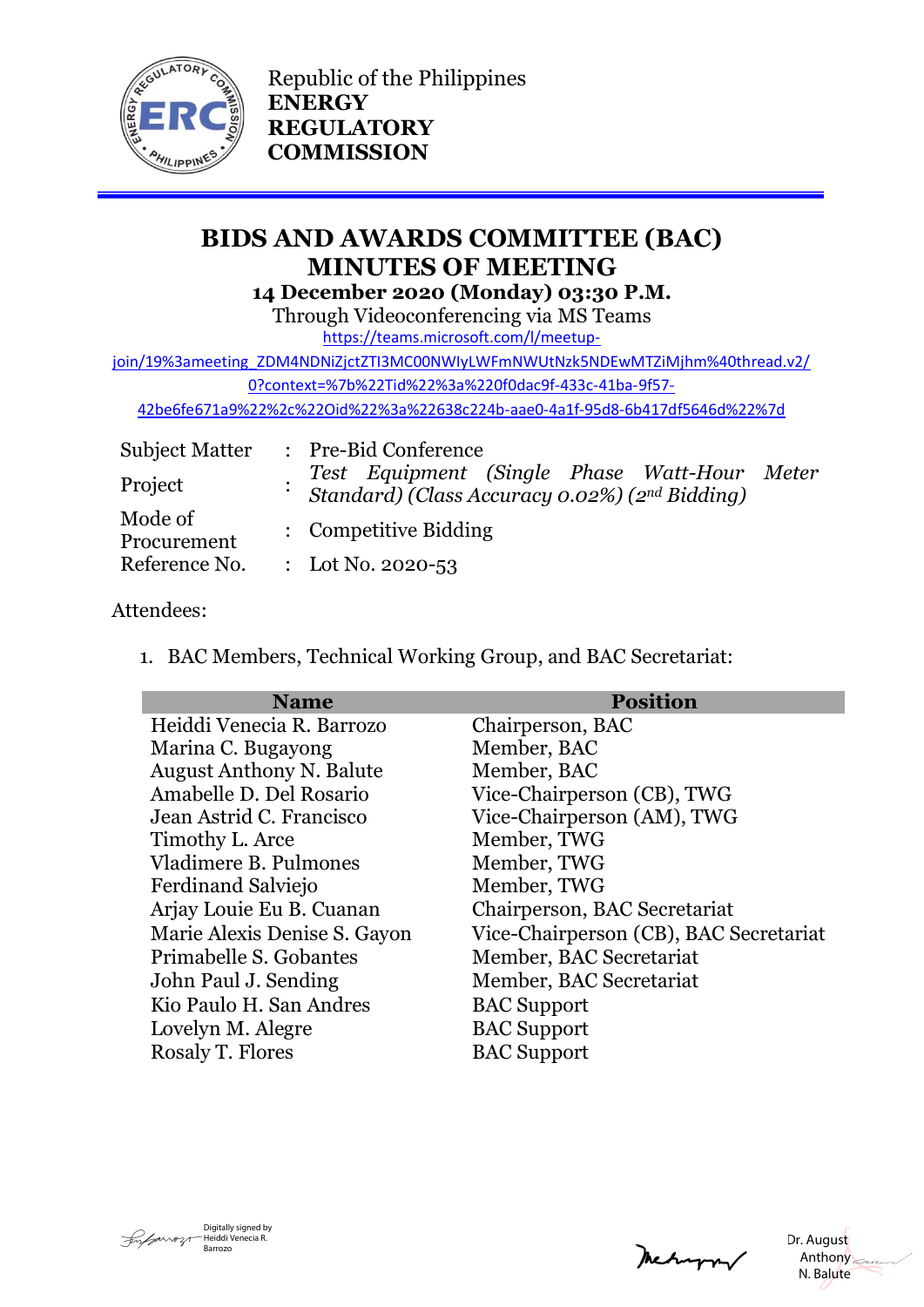2. Prospective Bidder:

Jonathan Capistrano Sunertech Corporation

**Name Company/Organization**

## **I. Call to Order**

The Pre-Bid Conference for the *Procurement of Test Equipment (Single Phase Watt-Hour Meter Standard) (Class Accuracy 0.02%) (2nd Bidding)* with an Approved Budget for the Contract (ABC) of Four Million Two Hundred Thousand Pesos (PhP4,200,000.00), was called to order at thirty-six minutes past four o'clock in the afternoon (04:36 P.M.) through videoconferencing via MS Teams, with BAC Chairperson Heiddi Venecia R. Barrozo as the presiding officer.

#### **II. Determination of Quorum**

The BAC Secretariat Chairperson, Atty. Arjay Louie Eu B. Cuanan, confirmed the presence of a quorum with the attendance of BAC Chairperson Barrozo, and BAC Members Dr. August Anthony N. Balute and Atty. Marina C. Bugayong.

After having established the required quorum, BAC Secretariat Chairperson Cuanan likewise acknowledged the presence of the Technical Working Group (TWG), BAC Secretariat and support staff, as well as the representative from the prospective bidder. Invitations to observe the Pre-Bid Conference were sent to Bishops-Businessmen's Conference for Human Development (BBC), Commission on Audit (COA), Philippine Chamber of Commerce and Industry (PCCI), and Transparency Accountability Network (TAN). However, none of the invited observers attended the pre-bid conference despite such notice.

#### **III. Proceedings**

The BAC Chairperson briefly went over the salient features of the Technical Specifications (SPECS) of the project as shown on the screen such as the following: a) responsibilities of the winning bidder; b) specification of the test equipment; and c) approved budget for the contract (ABC).

**Minutes of the Meeting: Pre-Bid Conference for the Procurement of Test Equipment (Single Phase Watt-Hour Meter Standard) (Class Accuracy 0.02%) (2nd Bidding)** *<sup>2</sup>*

 Dr. August Anthony N. Balute

Mehappy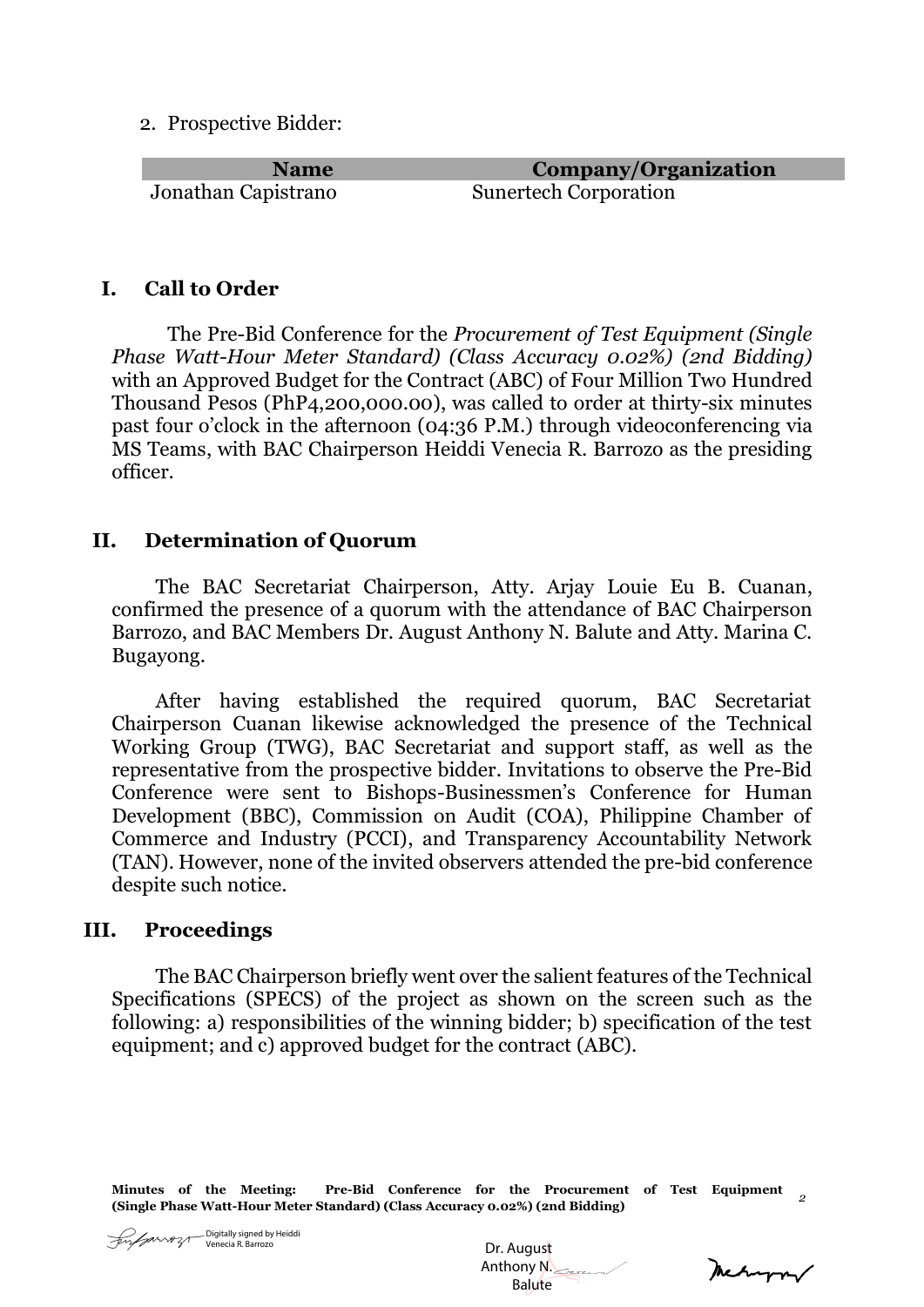### **IV. Question and Answers**

1. Mr. Jonathan Capistrano from Sunertech manifested that he has no questions regarding the SPECS.

In view of the foregoing, the BAC Chairperson proceeded to discuss the following timeline: a) deadline of submission of request for any clarification by the bidder on 18 December 2020; b) deadline of posting of any bid/supplemental bulletin on 21 December 2020; c) deadline for the manual submission of bids at the ERC Main Office on 28 December 2020 at nine o'clock in the morning (09:00 A.M.).

*(The remainder of this page was intentionally left blank)*

**Minutes of the Meeting: Pre-Bid Conference for the Procurement of Test Equipment (Single Phase Watt-Hour Meter Standard) (Class Accuracy 0.02%) (2nd Bidding)** *<sup>3</sup>*

 Dr. August Anthony N. Dr. August<br>Penecia R. Barrozo<br>Anthony N. Balute